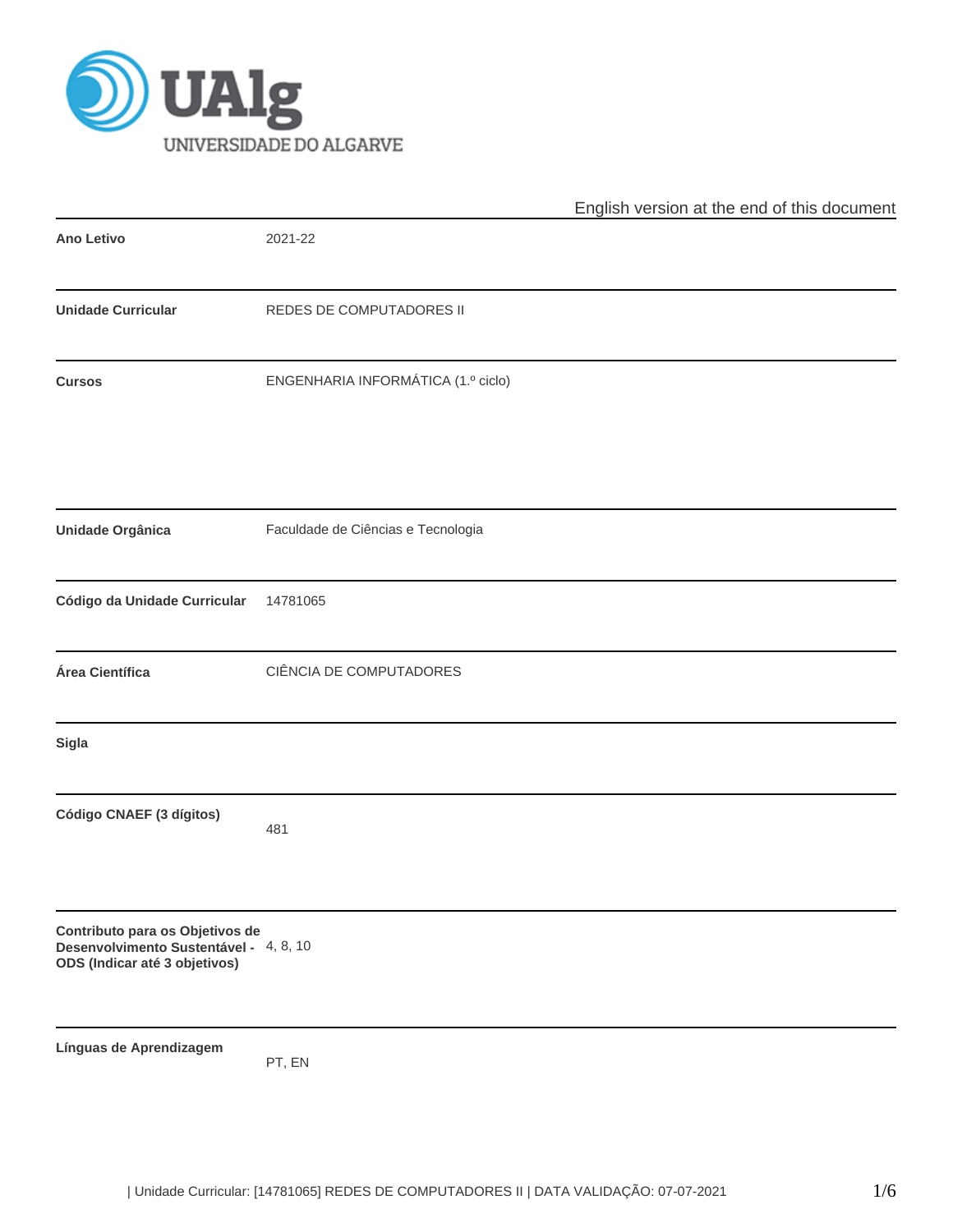

**Modalidade de ensino**

Ensino presencial

**Docente Responsável** Álvaro de Mascarenhas Pereira do Nascimento de Lima Barradas

| I DOCENTE                                                    | <b>TIPO DE AULA I TURMAS</b> |                | TOTAL HORAS DE CONTACTO (*) |
|--------------------------------------------------------------|------------------------------|----------------|-----------------------------|
| Alvaro de Mascarenhas Pereira do Nascimento de Lima Barradas | PL: T                        | IT1: PL1: PL2I | 28T; 56PL                   |
| l Joel David Valente Guerreiro                               | ים                           | PL3            | 28PL                        |

\* Para turmas lecionadas conjuntamente, apenas é contabilizada a carga horária de uma delas.

| <b>ANO</b> | <b>PERIODO DE FUNCIONAMENTO*</b> | <b>HORAS DE CONTACTO</b> | <b>HORAS TOTAIS DE TRABALHO</b> | <b>ECTS</b> |
|------------|----------------------------------|--------------------------|---------------------------------|-------------|
| , ၁၀       | ັ                                | 28T: 28PL                | 156                             |             |

\* A-Anual;S-Semestral;Q-Quadrimestral;T-Trimestral

## **Precedências**

Sem precedências

## **Conhecimentos Prévios recomendados**

Redes de Computadores I

# **Objetivos de aprendizagem (conhecimentos, aptidões e competências)**

Compreender as diferenças e o funcionamento das arquitecturas de rede ao nível da camada de aplicação. Compreender o endereçamento de rede no âmbito público e privado. Compreender o endereçamento IPv6. Compreender os serviços das várias camadas protocolares para a implementação de redes sem fios. Compreender as características e os principais constrangimentos da transmissão multimédia. Conhecer as principais vertentes da segurança em redes informáticas, identificar as principais vulnerabilidades e tipos de ameaças.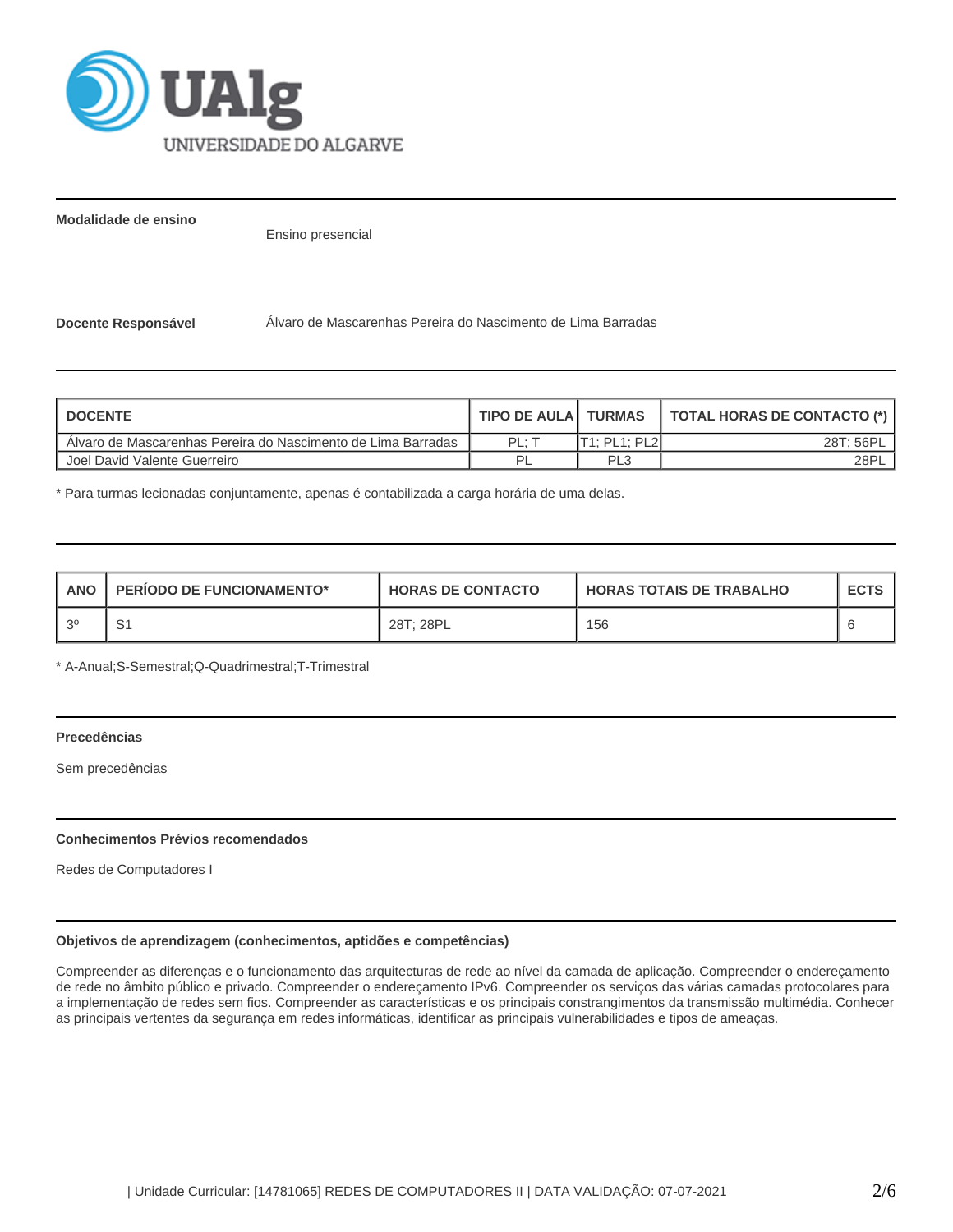

#### **Conteúdos programáticos**

Arquitecturas da camada de aplicação; Arquitectura Peer-to-Peer vs. Arquitectura Client-Servidor; Distribuição de ficheiros e Telefonia IP. Endereçamento público e privado, DHCP e NAT. Funcionamento do Internet Protocol (versão 6), espaço de endereçamento, tipos de endereços e metodologias de alocação. Redes móveis e sem fios; Redes WiFi; Acesso celular à Internet; Princípios de gestão da mobilidade. Multimedia em Rede; Aplicações multimedia em redes; Audio e vídeo streaming armazenado; Exploração do serviço de melhor esforço em multimédia; Protocolos para aplicações interactivas de tempo real; Fornecimento de múltiplas classes de serviço; Garantias de qualidade de serviço. Segurança em Redes de Computadores; Natureza da segurança de redes; Integridade das mensagens; Autenticação nos pontos finais; Segurança operacional.

#### **Metodologias de ensino (avaliação incluída)**

Os conteúdos programáticos serão ministrados por exposição teórica tendo como suporte um conjunto de slides e vídeos, e pela leitura/discussão de alguns artigos. A compreensão dos conteúdos será consolidada através da realização de trabalhos práticos que permitem perceber com mais detalhe o funcionamento dos protocolos subjacentes ao funcionamento das redes.

A avaliação tem duas componentes: prática e teória. A componente prática é avaliada por frequência, tem incidência nos trabalhos práticos realizados durante o semestre e vale 40% da nota final. A componente teórica é avaliada por exame, tem incidência na matéria teórica e vale 60% da nota final. Para admissão a exame (em qualquer das épocas previstas) será necessário entregar todos os trabalhos práticos dentro do prazo e obter uma nota mínima >= 8 valores na frequência. Apenas serão considerados os trabalhos que cumprirem os objectivos. A entrega é individual e sujeita a discussão.

## **Bibliografia principal**

James Kurose and Keith Ross, "Computer Networking: A Top-Down Approach", 7 <sup>th</sup> ed Pearson, 2017.

Rick Graziani, " *IPv6 Fundamentals"*, 2<sup>nd</sup> ed Cisco Press, 2017.

Andrew S. Tanenbaum and David J. Wetherall, "Computer Networks", 5th ed Pearson, 2014.

Referências Web fornecidas via sistema de tutoria electrónica ao longo do semestre.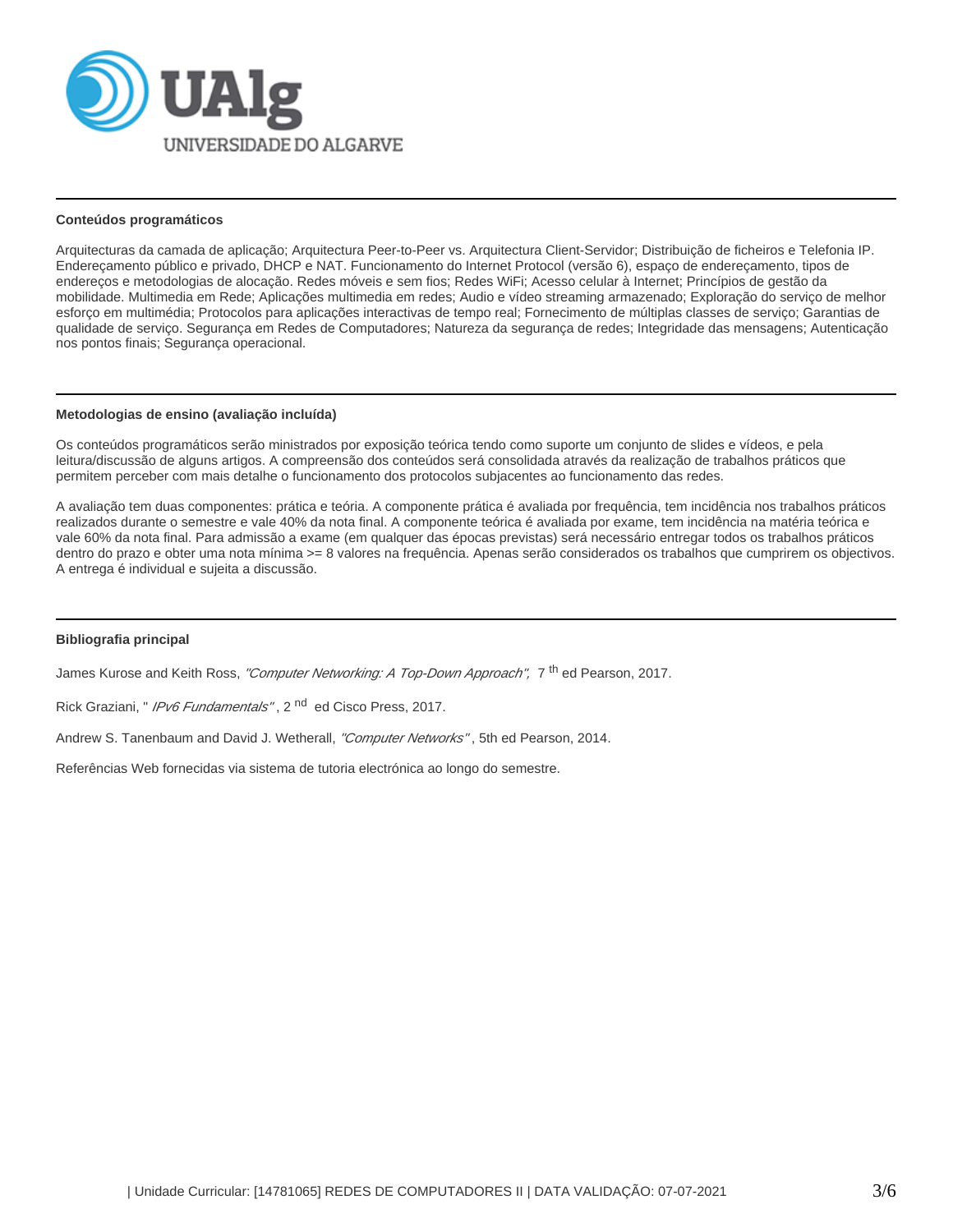

| <b>Academic Year</b>                                                                                   | 2021-22                                    |  |  |  |  |  |  |
|--------------------------------------------------------------------------------------------------------|--------------------------------------------|--|--|--|--|--|--|
| <b>COMPUTER NETWORKS II</b><br><b>Course unit</b>                                                      |                                            |  |  |  |  |  |  |
| <b>Courses</b>                                                                                         | INFORMATICS (COMPUTER SCIENCE) (1st Cycle) |  |  |  |  |  |  |
| <b>Faculty / School</b>                                                                                | FACULTY OF SCIENCES AND TECHNOLOGY         |  |  |  |  |  |  |
| <b>Main Scientific Area</b>                                                                            |                                            |  |  |  |  |  |  |
| Acronym                                                                                                |                                            |  |  |  |  |  |  |
| <b>CNAEF</b> code (3 digits)                                                                           | 481                                        |  |  |  |  |  |  |
| <b>Contribution to Sustainable</b><br><b>Development Goals - SGD</b><br>(Designate up to 3 objectives) | 4, 8, 10                                   |  |  |  |  |  |  |
| Language of instruction                                                                                | PT, EN                                     |  |  |  |  |  |  |
| <b>Teaching/Learning modality</b>                                                                      | Classroom teaching                         |  |  |  |  |  |  |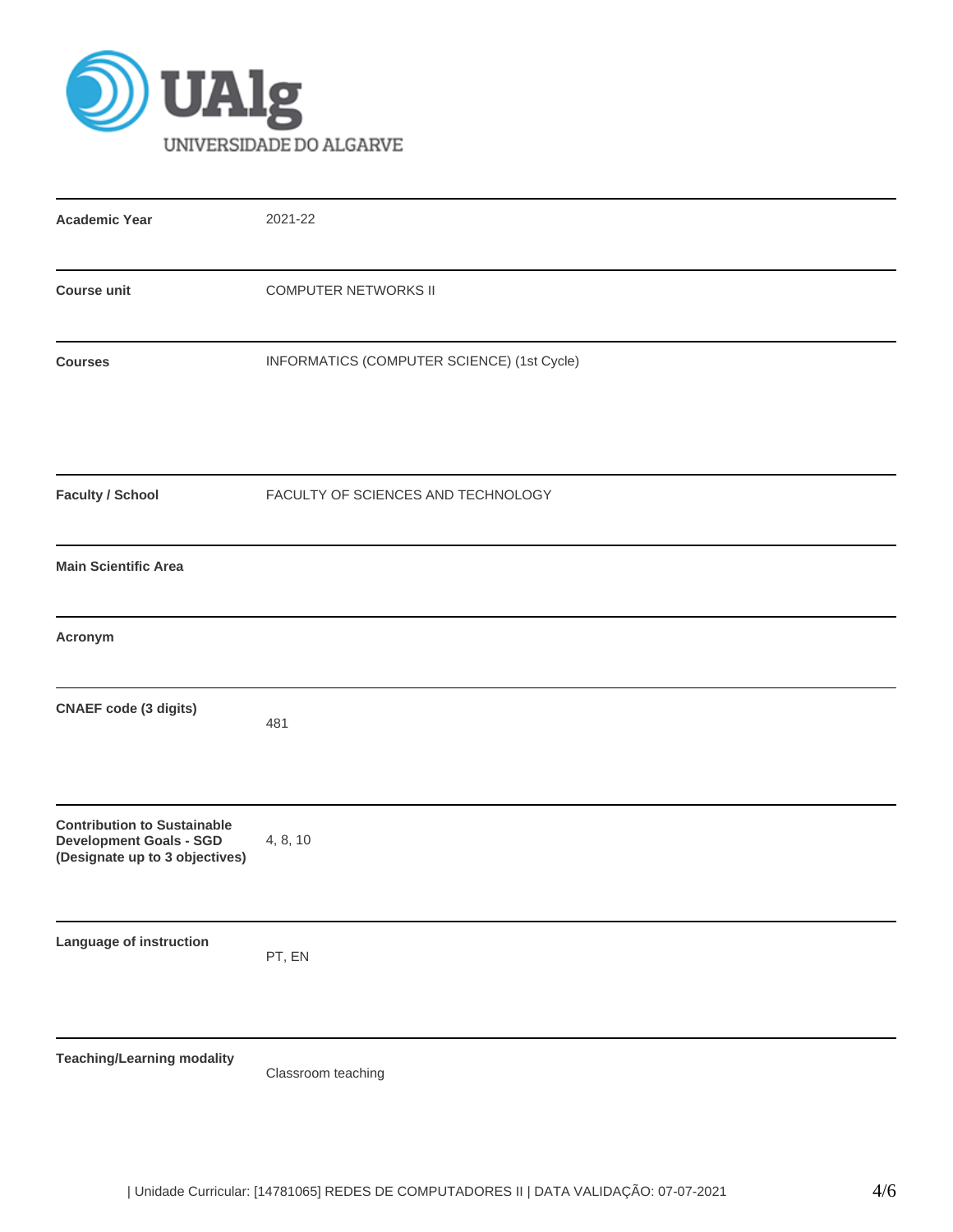

**Coordinating teacher** Álvaro de Mascarenhas Pereira do Nascimento de Lima Barradas

| Teaching staff                                               | <b>Type</b> | <b>Classes</b>       | Hours (*) |
|--------------------------------------------------------------|-------------|----------------------|-----------|
| Alvaro de Mascarenhas Pereira do Nascimento de Lima Barradas | PL:         | $T1.$ PI $1.$ PI $2$ | 28T; 56PL |
| Joel David Valente Guerreiro                                 | Þ           | PL3                  | 28PL      |

\* For classes taught jointly, it is only accounted the workload of one.

| $C_{\mathbf{Q}}$ |                |     | oı               |    |    | -                        |    |     |  | ⊺otal |  |
|------------------|----------------|-----|------------------|----|----|--------------------------|----|-----|--|-------|--|
|                  | $\Omega$<br>∠⊂ | IIС | II <sub>28</sub> | ١Ю | ΙЮ | $\overline{\phantom{a}}$ | IЮ | IІC |  | 56    |  |

T - Theoretical; TP - Theoretical and practical ; PL - Practical and laboratorial; TC - Field Work; S - Seminar; E - Training; OT - Tutorial; O - Other

## **Pre-requisites**

no pre-requisites

## **Prior knowledge and skills**

Computer Networks I

#### **The students intended learning outcomes (knowledge, skills and competences)**

Understand the functional differences among network architectures at the application layer. Understand network addressing in public and private environments. Understand IPv6 addressing. Understand the services provided by the network layers in the context of wireless and mobile communication. Understand the main features and constraints of multimedia networking. Knowing of main aspects related to security in computer networks, and identify vulnerabilities and threads.

#### **Syllabus**

Application layer architectures; Peer-to-peer vs. client-server; File distribution; IP telephony. Public and private addressing, DHCP and NAT. Internet Protocol (version 6), address space, address types, and allocation methodologies. Wireless and mobile networks; WiFi networks; Cellular Internet Access; Mobility Management: Principles. Multimedia Networking; Multimedia Networking Applications; Streaming Stored Audio and Video; Making the Best of the Best-Effort Service; Protocols for Real-Time Interactive Applications; Providing Multiple Classes of Service; Providing Quality of Service Guarantees. Security in Computer Networks; What Is Network Security; Message Integrity; End-Point Authentication; Operational Security.